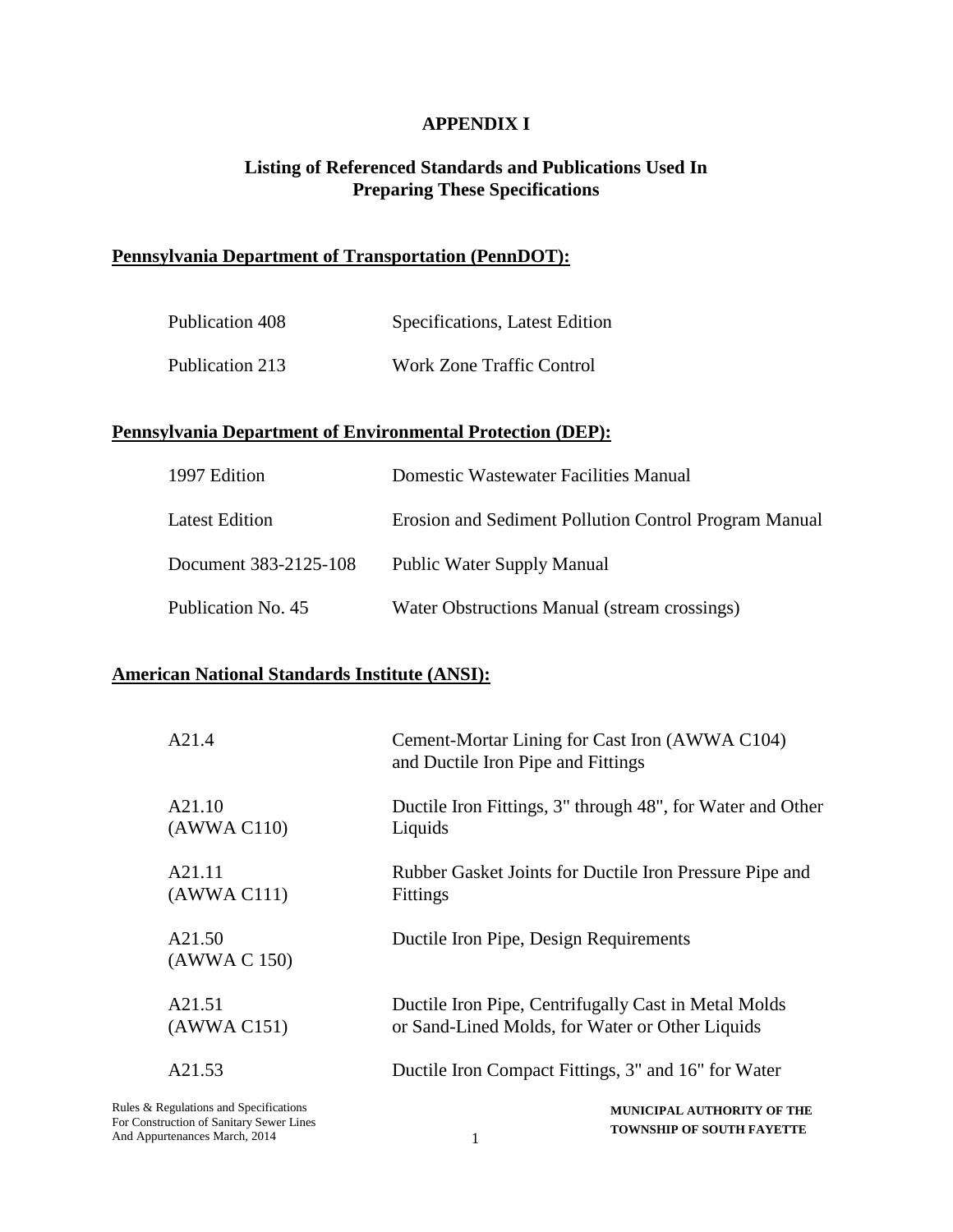(AWWA C153) and Other Liquids

# **American Concrete Institute**

### **American Society for Testing and Materials (ASTM):**

| A36             | Specifications for Structural Steel                                                       |
|-----------------|-------------------------------------------------------------------------------------------|
| A48             | Specification for Gray Iron Castings                                                      |
| A53             | Specifications for Pipe, Steel, Black and Hot Dipped Zinc-<br>Coated, Welded and Seamless |
| A185            | <b>Reinforcing Mesh for Concrete Structures</b>                                           |
| A536            | Specifications for Ductile Iron Castings                                                  |
| A615            | Reinforcing Steel for Concrete Structures                                                 |
| <b>B43</b>      | Specification for Seamless Red Brass Pipe, Standard Sizes                                 |
| <b>B62</b>      | Specification for Composition Bronze or Ounce Metal Castings                              |
| <b>B88</b>      | Specification for Seamless Copper Water Tube                                              |
| C <sub>31</sub> | Making and Curing Concrete Test Specimens in the Field                                    |
| C <sub>33</sub> | <b>Specification for Concrete Aggregate</b>                                               |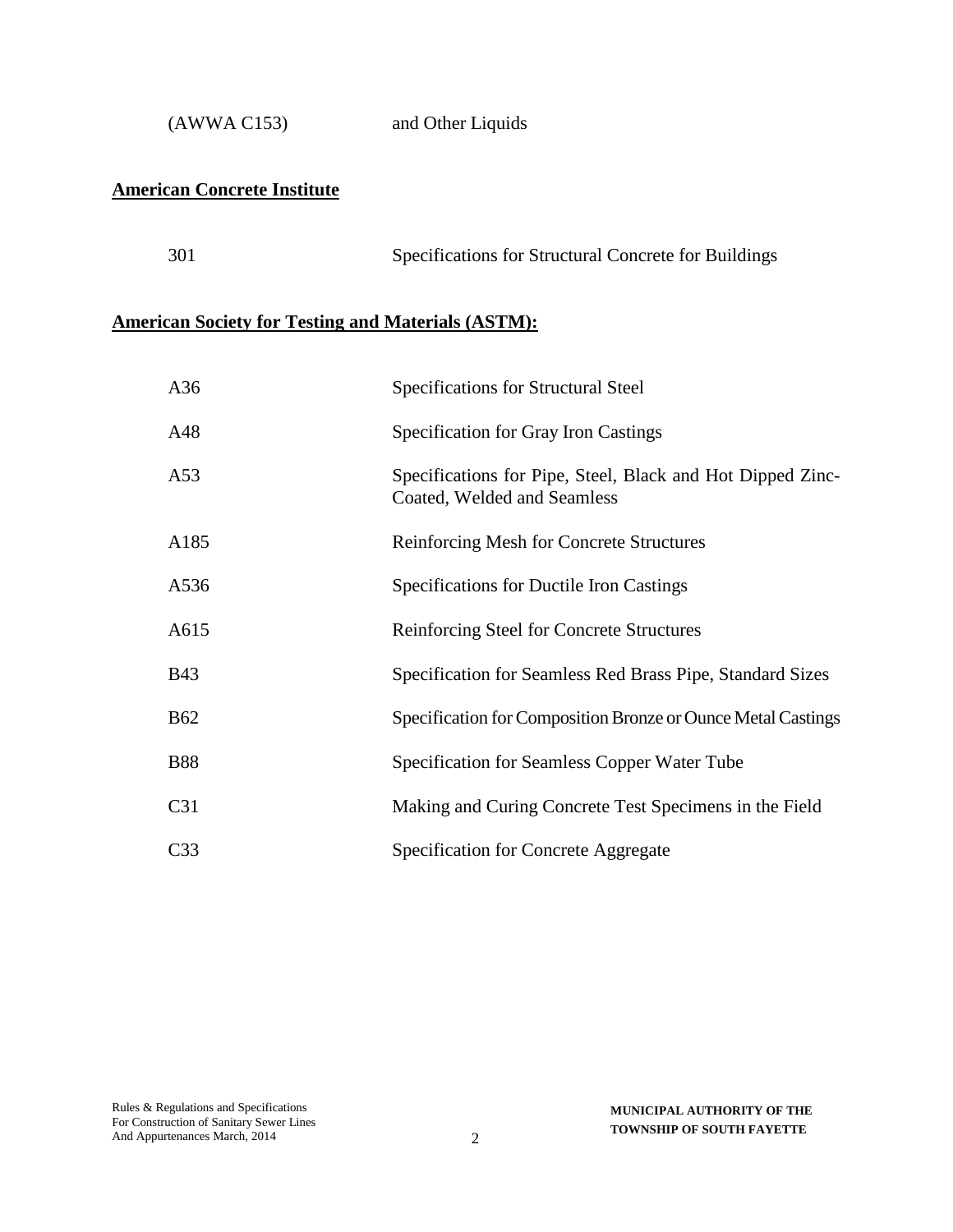| C39               | Test for Compressive Strength of Cylindrical Concrete<br>Specimens                                         |
|-------------------|------------------------------------------------------------------------------------------------------------|
| C42               | Obtaining and Testing Drilled Cores and Sawed Beams of<br>Concrete                                         |
| C76               | Specification for Reinforced Concrete Culvert, Storm Drain,<br>and Sewer Pipe                              |
| C94               | <b>Ready Mixed Concrete</b>                                                                                |
| C <sub>150</sub>  | <b>Specification for Portland Cement</b>                                                                   |
| C <sub>172</sub>  | <b>Sampling Fresh Concrete</b>                                                                             |
| C443              | Specification for Joints for Circular Concrete Sewer and<br><b>Culvert Pipe, Using Rubber Gaskets</b>      |
| C478              | Specification for Joints for Circular Concrete Sewer and<br><b>Culvert Pipe, Using Rubber Gaskets</b>      |
| C923              | Specification for Resilient Connections Between Reinforced<br><b>Concrete Manhole Structures and Pipes</b> |
| D1785             | Specification for Polyvinylchloride (PVC) Plastic Pipe,<br>Schedules 40, 80 and 120                        |
| D2241             | Specification for Polyvinylchloride (PVC) Plastic Pipe (SDR-<br>PR)                                        |
| D2412             | Test for External Loading Properties of Plastic Pipe by<br>Parallel-Plate Loading                          |
| D <sub>2583</sub> | Test for Indentation Hardness of Rigid Plastics by Means of<br><b>Barcol Impresser</b>                     |
| D <sub>2855</sub> | Standard Practice for Making Solvent-Cemented Joints with<br>Polyvinylchloride (PVC) Pipe and Fittings     |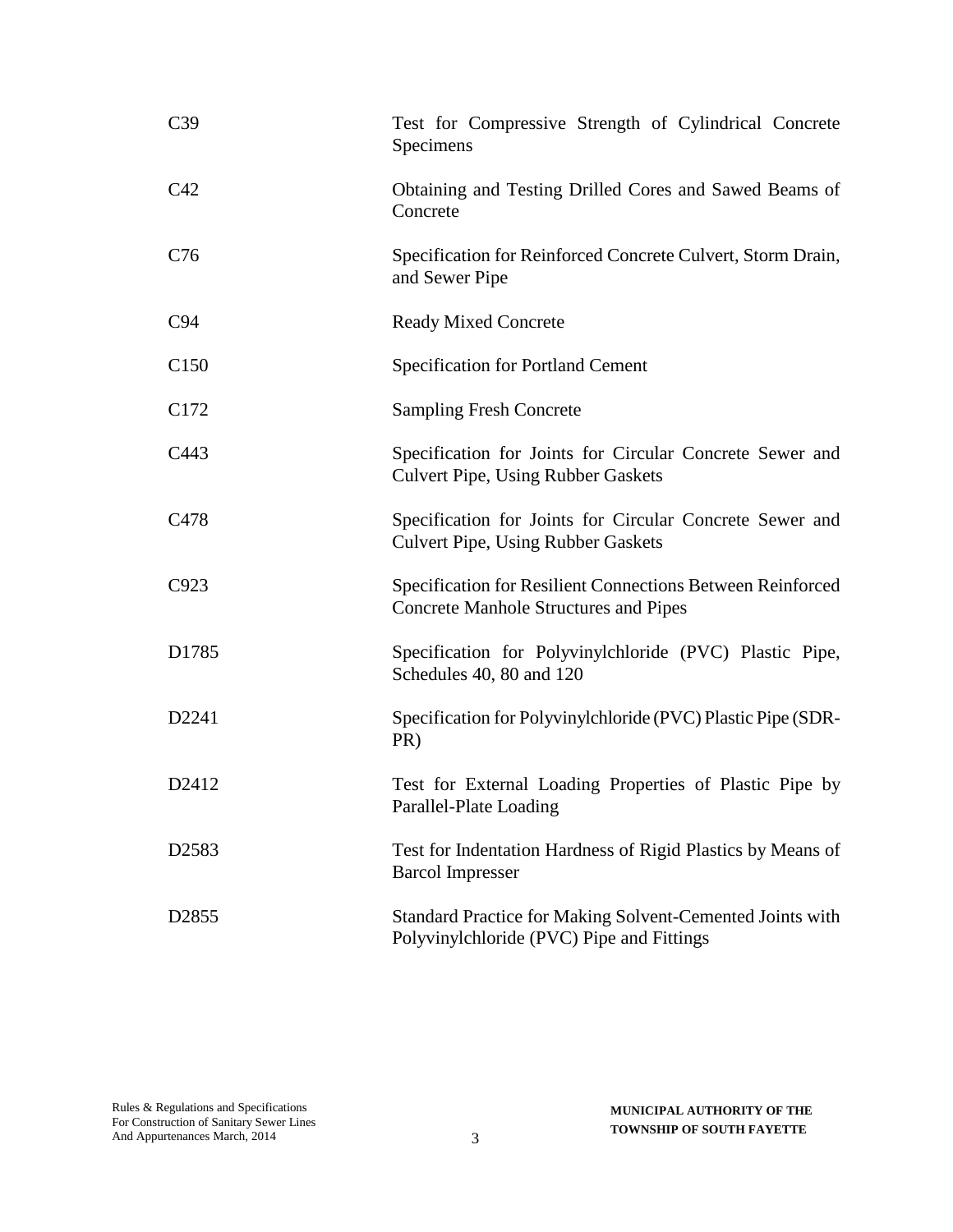| D3034            | Specification for Type PSM Polyvinylchloride (PVC) Sewer<br>Pipe and Fittings                              |
|------------------|------------------------------------------------------------------------------------------------------------|
| D3139            | Specification for Joints for Plastic Pressure Pipes Using<br><b>Flexible Elastomeric Seals</b>             |
| D3212            | Specification for Joints for Drain and Sewer Plastic Pipes<br>Using Flexible Elastomeric Seals             |
| F477             | Specification for Elastomeric Seals (Gaskets) for Joining<br><b>Plastic Pipe</b>                           |
| F <sub>679</sub> | Specification for Polyvinylchloride (PVC) Large-Diameter<br><b>Plastic Gravity Sewer Pipe and Fittings</b> |

# **American Water Works Association (AWWA):**

| <b>B300</b>      | <b>Standard for Hypochlorites</b>                                                                        |
|------------------|----------------------------------------------------------------------------------------------------------|
| C <sub>104</sub> | Cement-Mortar Lining for Ductile-Iron Pipe and Fittings for<br>Water                                     |
| C <sub>110</sub> | Ductile-Iron Fittings, 3" through 48", for Water and Other<br>Liquids                                    |
| C <sub>111</sub> | Rubber-Gasket Joints for Ductile-Iron and Pressure Pipe and<br><b>Fittings</b>                           |
| C <sub>115</sub> | Flanged Ductile-Iron Pipe with Threaded Flanges                                                          |
| C <sub>150</sub> | Thickness Design of Ductile-Iron Pipe                                                                    |
| C <sub>151</sub> | Ductile-Iron Pipe, Centrifugally Cast in Metal Molds or Sand-<br>Lined Molds, for Water or Other Liquids |
| C <sub>500</sub> | Gate Valves, 3" through 48" NPS, for Water and Systems                                                   |